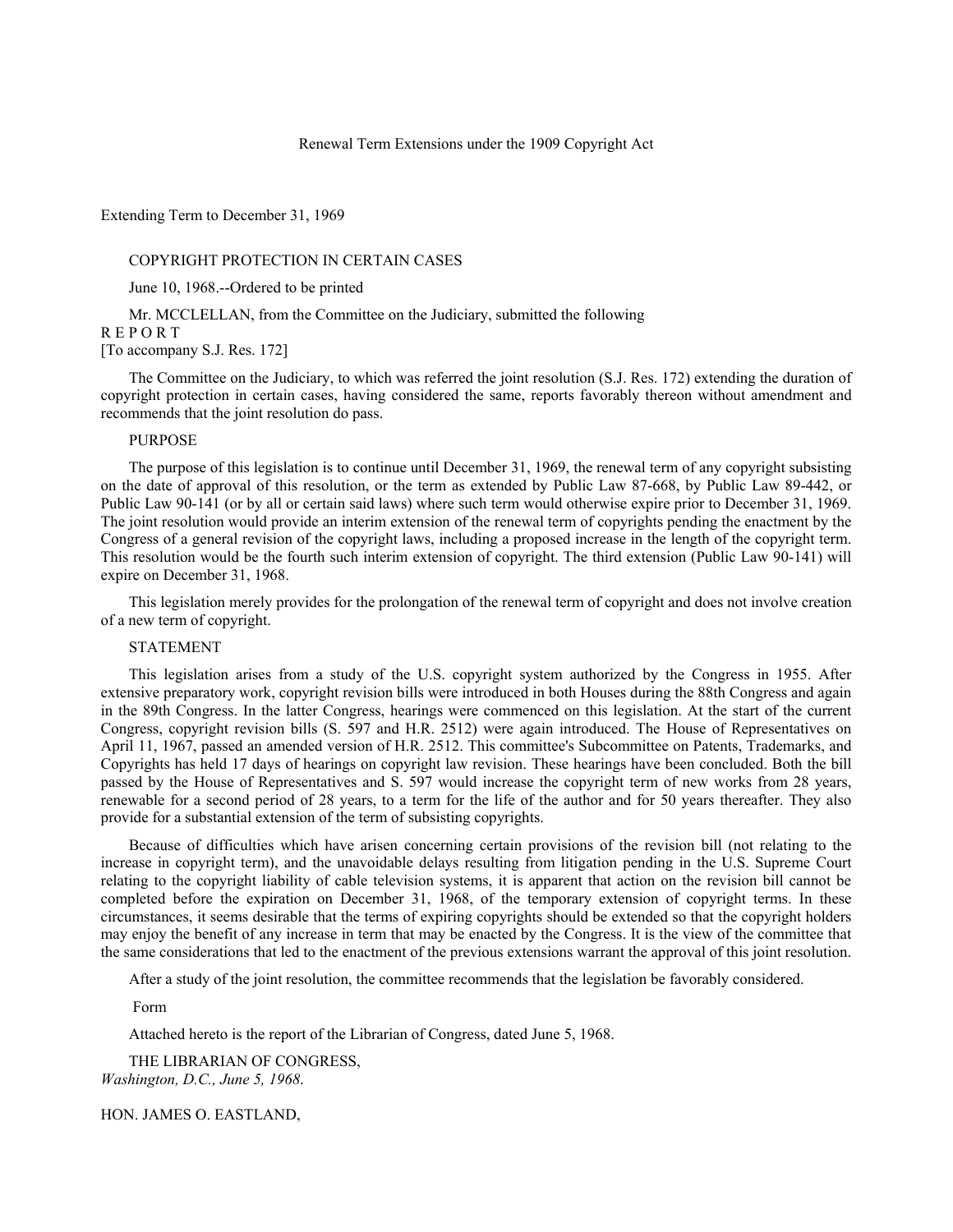## *Chairman, Committee on the Judiciary, U.S. Senate, Washington, D.C.*

DEAR SENATOR EASTLAND: This is in response to your letter of May 27, 1968, requesting our report on Senate Joint Resolution 172, extending the duration of copyright protection in certain cases.

The joint resolution would continue until December 31, 1969, the renewal term of all copyrights that would otherwise expire before that date, including renewal copyrights previously extended to December 31, 1968, by Public Laws 87-668, 89-142, and 90-141.

If enacted, the resolution would be the fourth in a series of extensions aimed at temporarily prolonging the duration of expiring copyrights in anticipation of the enactment of a comprehensive revision of the present copyright law. The general revision bill (H.R. 2512, S. 597), which has passed the House and is now pending before your committee, would extend the total available term of all subsisting copyrights from 56 to 75 years. The series of extensions have been intended to keep works already in their second copyright term from falling into the public domain for the time being, so that they could have the advantage of the 75-year term when the new copyright law comes into effect.

There is an urgent need for complete revision of the present copyright statute, which was enacted in 1909 and is now hopelessly inadequate to deal with the increasing problems presented by the new information, entertainment, and communications media. Passage of the revision bill by the House of Representatives on April 11, 1967, was a major step toward this goal, as was the conclusion of hearings before the Subcommittee on Patents, Trademarks, and Copyrights of the Senate Committee on the Judiciary. During the past year, however, it has become clear that final congressional action must await some resolution of the controversy concerning the copyright liability of community antenna television (CATV) systems, and that there are other issues requiring additional time and effort to settle satisfactorily. A Supreme Court decision in the CATV litigation is expected shortly, but it would be wholly unrealistic to expect the CATV controversy and the remaining problems to be resolved in the time remaining before adjournment of the 90th Congress.

Under these circumstances, I strongly support Senate Joint Resolution 172, particularly as a method of preserving the continuity and momentum of the entire program for general revision of the copyright law. At the same time, I share the concern expressed to your sub-committee earlier by the Register of Copyrights that protracted delays in the revision program may lead to new controversies and may make some of the present issues harder to resolve. A fourth interim extension of subsisting copyrights cannot be justified solely as an end in itself, but its purposes will be amply served if it is followed as soon as possible by enactment of a new copyright law for the United States. Accomplishment of this goal before expiration of the extension on December 31, 1969, will be possible only through the strongest efforts of everyone concerned, but I believe that general revision of the present copyright law is important enough to warrant those efforts.

Sincerely yours,

L. QUINCY MUMFORD, *Librarian of Congress.*

EXTENDING THE DURATION OF COPYRIGHT PROTECTION IN CERTAIN CASES

JULY 2, 1968.--Committed to the Committee of the Whole House on the State of the Union and ordered to be printed

Mr. KASTENMEIER, from the Committee on the Judiciary, submitted the following R E P O R T [To accompany S.J. Res. 172]

The Committee on the Judiciary to whom was referred the joint resolution (S.J.Res. 172) extending the duration of copyright protection in certain cases, having considered the same, report favorably thereon without amendment and recommend that the joint resolution do pass.

### PURPOSE

The purpose of Senate Joint Resolution 172 is to continue until December 31, 1969, the renewal term of any copyright subsisting on the date of approval of this resolution, or the term as extended by Public Law 87-668, by Public Law 89-442, or by Public Law 90-141 (or by all or certain of said laws), where such term would otherwise expire prior to December 31, 1969. The joint resolution would thus provide an interim extension of the renewal term of copyrights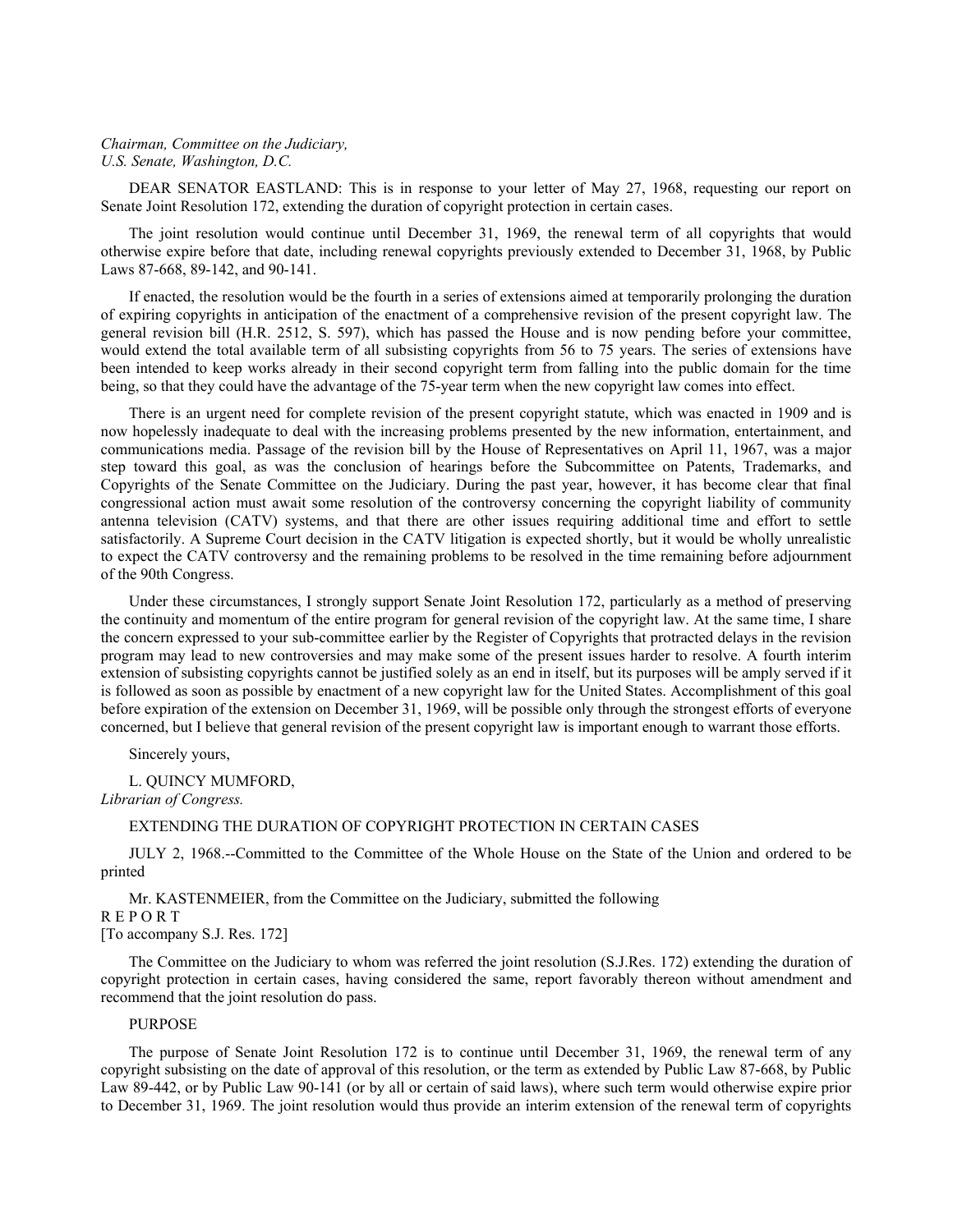pending the enactment by the Congress of a general revision of the copyright law, including a proposed increase in the length of the copyright term. Enactment of this legislation would mark the fourth such interim extension. The third extension, provided by Public Law 90-141, will expire on December 31, 1968.

It should be noted that the legislation would merely provide a prolongation of the renewal term of copyrights that are about to expire; it would not create a new term of copyright.

#### STATEMENT

For its report herein, the committee adopts in substance the report on this measure filed by the Senate Committee on the Judiciary (S. Rept. No. 1181, 90th Cong., 2d sess.). The subject legislation arises from a study of the U.S. copyright system authorized by Congress in 1955. After extensive preparatory work, copyright revision bills were introduced in both Houses during the 88th Congress and again during the 89th Congress. In the latter Congress, hearings were commenced. At the start of the present Congress, copyright revision bills (H.R. 2512 and S. 597) were again introduced. On April 11, 1967, the House of Representatives passed an amended version of H.R. 2512. During the present Congress, also, the Senate Subcommittee on Patents, Trademarks, concluded hearings on copyright law revision. Both H.R. 2512 as it passed the House and S. 597 would increase the copyright term of new works from 28 years, renewable for a second period of 28 years, to a term for the life of the author and for 50 years thereafter. They would also extend the total available term of all subsisting copyrights from the present maximum of 56 years to 75 years.

Because of difficulties which have arisen concerning certain provisions of the revision bill (not relating to the increase in copyright term), it is apparent that Senate consideration of the revision bill cannot be completed before the expiration, on December 31, 1968, of the currently effective temporary extension of copyright terms. In these circumstances, it seems desirable that the terms of expiring copyrights should be extended so that the copyright holders may enjoy the benefit of any increase int he term of subsisting copyrights that may be enacted by the Congress. It is the view of the committee that the same considerations that led to the enactment of the previous extensions warrant the approval of this joint resolution.

Form

In his favorable report on Senate Joint Resolution 172, attached hereto, the Acting Librarian of Congress recommends that the resolution be amended to extend copyright renewal terms for another 2 years, until December 31, 1970, rather than for only 1 year until December 31, 1969. The committee, however, is of the opinion that a 1-year extension is better calculated to preserve the continuity and momentum of the revision program. Accordingly, the committee recommends enactment of Senate Joint Resolution 172, without amendment.

THE LIBRARIAN OF CONGRESS, *Washington, D.C., June 26, 1968.*

Hon. EMANUEL CELLER, *Chairman, Committee on the Judiciary, House of Representatives, Washington, D.C.*

DEAR MR. CELLER: This is in response to your letter of June 20, 1968, requesting our views on Senate Joint Resolution 172, extending the duration of copyright protection in certain cases.

The joint resolution would continue until December 31, 1969, the renewal form of all copyrights that would otherwise expire before that date, including renewal copyrights previously extended to December 31, 1968, by Public Laws 87-668, 89-142, and 90-141.

If enacted, the resolution would be the fourth in a series of extensions aimed at temporarily prolonging the duration of expiring copyrights in anticipation of the enactment of a comprehensive revision of the present copyright law. The general revision bill (H.R. 2512), which has passed the House but is still pending in the Senate, would extend the total available term of all subsisting copyrights from 56 to 75 years. The series of extensions have been intended to keep works already in their second copyright term from falling into the public domain for the time being, so that they would have the advantage of the 75-year term when the new copyright law comes into effect.